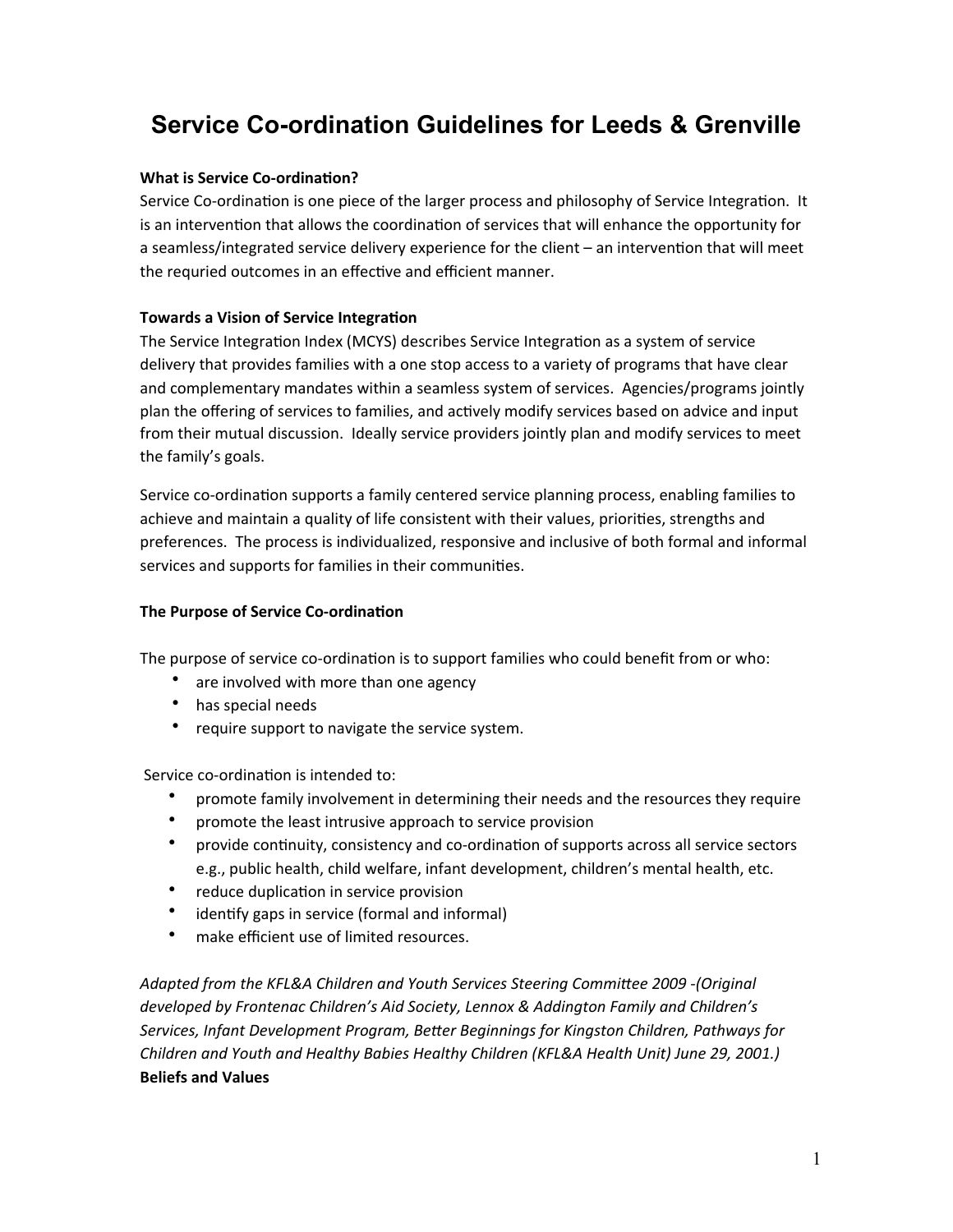Service co-ordination is based on the following beliefs and values derived from service integration:

- service integration defines parents as partners with service providers and supports families as they take charge of their services
- service integration recognizes the importance of all service providers and the importance of coordinating all services
- service co-ordination and integration builds on the family strengths
- service co-ordination and integration is family-centered (i.e., meetings are arranged at a time and place convenient to the family; clear language is used in all communication; the family can easily access the service integration process.)

# **The Service Co-ordination Process**

## **(1) Assessment and Iden2fica2on of the Service Coordinator**

Service partners conduct an assessment of the child according to their own agency's procedure.

Families with multiple stressors who are receiving, or would benefit from receiving, supports and services of more than one resource/agency are appropriate for service coordination.

If there is more than one service agency involved with the family, the service coordinator is selected with the agreement of the family from the involved agencies. The person identified as service coordinator may shift as primary agency involvement changes. Who ever has the best capacity to meet the objectives for the child and family should be considered when selecting the service coordinator.

#### **(2) Functions of the Service Coordinator**

The service coordinator:

- Identifies her/himself as the service coordinator to all the service agencies involved with the family.
- Discusses the service integration process and the functions of the service coordinator with the family. Since the service integration process is family centered, it is anticipated that all families will be involved in some capacity.
- Arranges for an initial service integration meeting within 60 days, if possible, of initiating contact with the family.
- It is assumed that the family will attend all service integration meeting.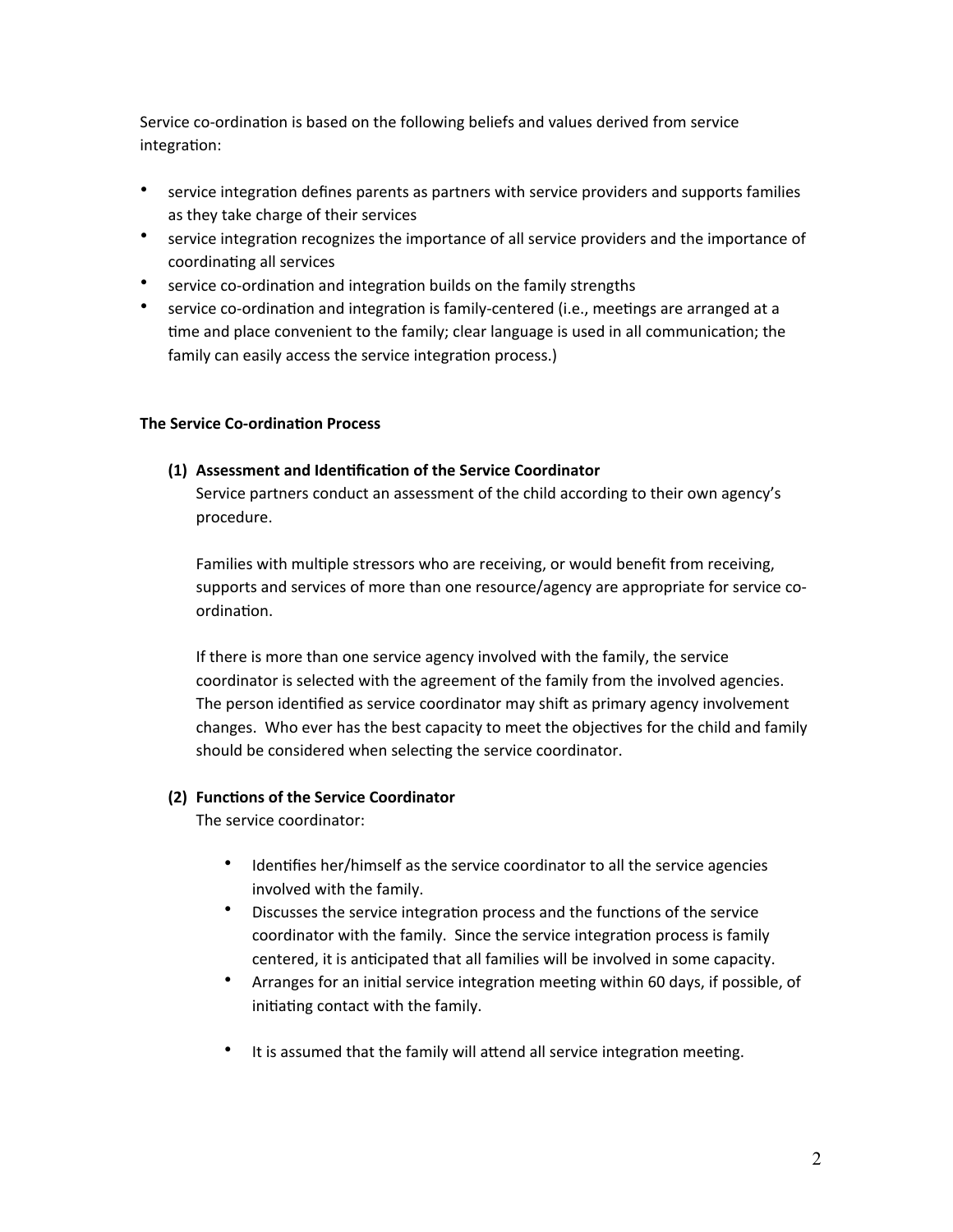- The service coordinator determines: if the family wants to be present for all or a portion of the meeting; what formal services or informal support the family would like to have at the meeting; the preferred date, time and location.
- Acts as a facilitator (or designates the role of facilitator) at the service integration meeting.
- Ensures that the necessary consent forms are completed. Individual agencies are responsible for following their own protocols in obtaining consent.
- Completes the Service Co-ordiantion Meeting form (see attached.) This form reflects the discussions of the meeting. The original form is kept with the service coordinator. Copies are distributed to the family and the service agencies involved with the family.

# **(3) Responsibility of Service Providers**

- Collaborate with team members regarding family-centered and strength-based intervention.
- Ongoing communication with service coordinator regarding their involvement with the family, particularly changes.
- Attend service coordination meetings whenever possible.
- Accountable to the family and their own organization with respect to legislation, individual policies and procedures, etc.
- Committed to resolve conflicts and collaborate with partner agencies (service providers.)

The purpose of the initial service co-ordination meeting is to:

- review the summary of the family's strengths, their needs and issues
- assist the family in identifying strengths and goals
- discuss who will take the lead in implementing strategies that will contribute to the achievement of the goals
- agree to a co-ordinated and integrated service plan.

# **(4) Monitoring and Review**

The service coordinator will:

- Contact the family regularly to determine if the plan is being implemented as intended and/or to determine if revisions are needed.
- Maintain contact with all service providers, as needed, and notify them as services are completed and the family is discharged.
- Arrange a meeting to review the service plan every six months or less if a significant number of goals have been achieved or if there is difficulty reaching the goals.

It is the responsibility of each individual service provider to notify the service coordinator when the family no long requires their services.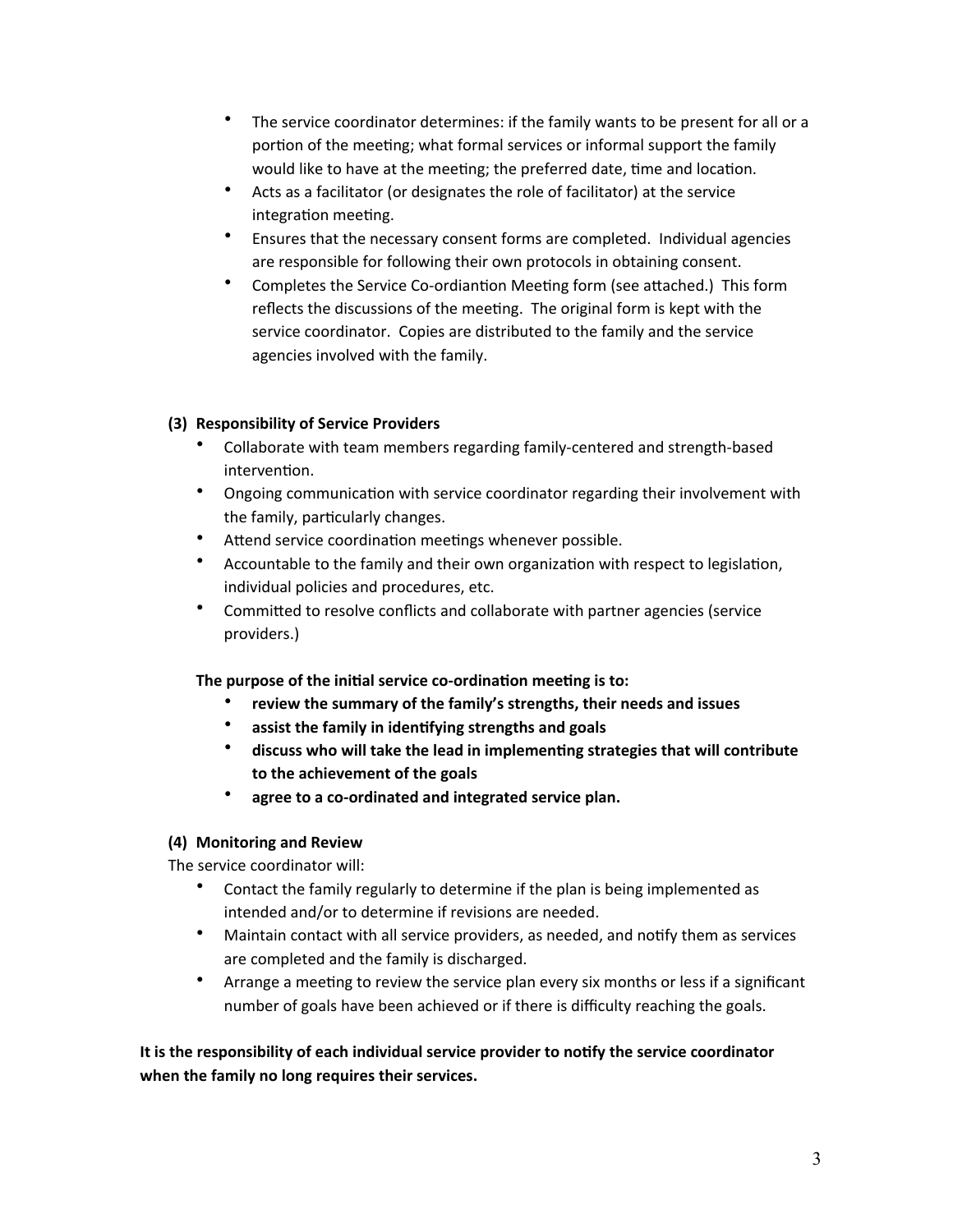# **(5) Responsibili2es of Agencies (to be developed)**

## **Participating Leeds & Grenville Service Providers and Agencies**

The Best Start Network of Leeds-Grenville is the planning workgroup for prenatal to 6 year old children and their families in Leeds-Grenville. Best Start reports to the broader children's planning table, *Every Kid in our Communities,* a coalition of over 30 agencies, school boards, organizations and individuals committed to supporting evidence-based collaborative community actions that help to achieve the vision that all children and youth are safe, healthy and valued. The coalition supports children, youth from prenatal to 18 and their families.

The partners for the project include the membership of the EKIOC coalition:

Children's Mental Health of Leeds-Grenville (MCYS) Family and Children Services of Leeds-Grenville (MCYS) Developmental Services of Leeds-Grenville (MCYS) Infant and Child Development (MCYS) Brockville and Area YMCA (recreation and childcare) Catholic District School Board of Eastern Ontario (education) Upper Canada District School Board (education) Brockville and District Association for Community Involvement (MCYS) Safe Communities Coalition of Leeds-Grenville Brockville Police United Counties of Leeds-Grenville (municipal government, OEYC, childcare) RNJ Youth Services (youth justice) Girls Inc. (ngo providing evidence-based programs for girls 8 to 16) Leeds-Grenville Lanark Public Health Unit (includes Healthy Babies, Healthy Children) Preschool Speech and Language (health) Big Brothers Big Sisters of Leeds and Grenville Employment and Education Centre (education/training and volunteer support for youth and adults) Country Roads Community Health Centre (serves Rideau Lakes Township) LHIN Southeast Region Autism Program Child Development Centre Hotel Dieu (MCYS) Youth Probation (CSS) Community and Primary Health Care (LHIN) Volunteer Bureau of Leeds-Grenville (supports volunteer recruitment and training) United Way of Leeds-Grenville Brockville Fire Department North Grenville Community Living Licensed childcare providers of Leeds-Grenville MCYS regional office Kingston